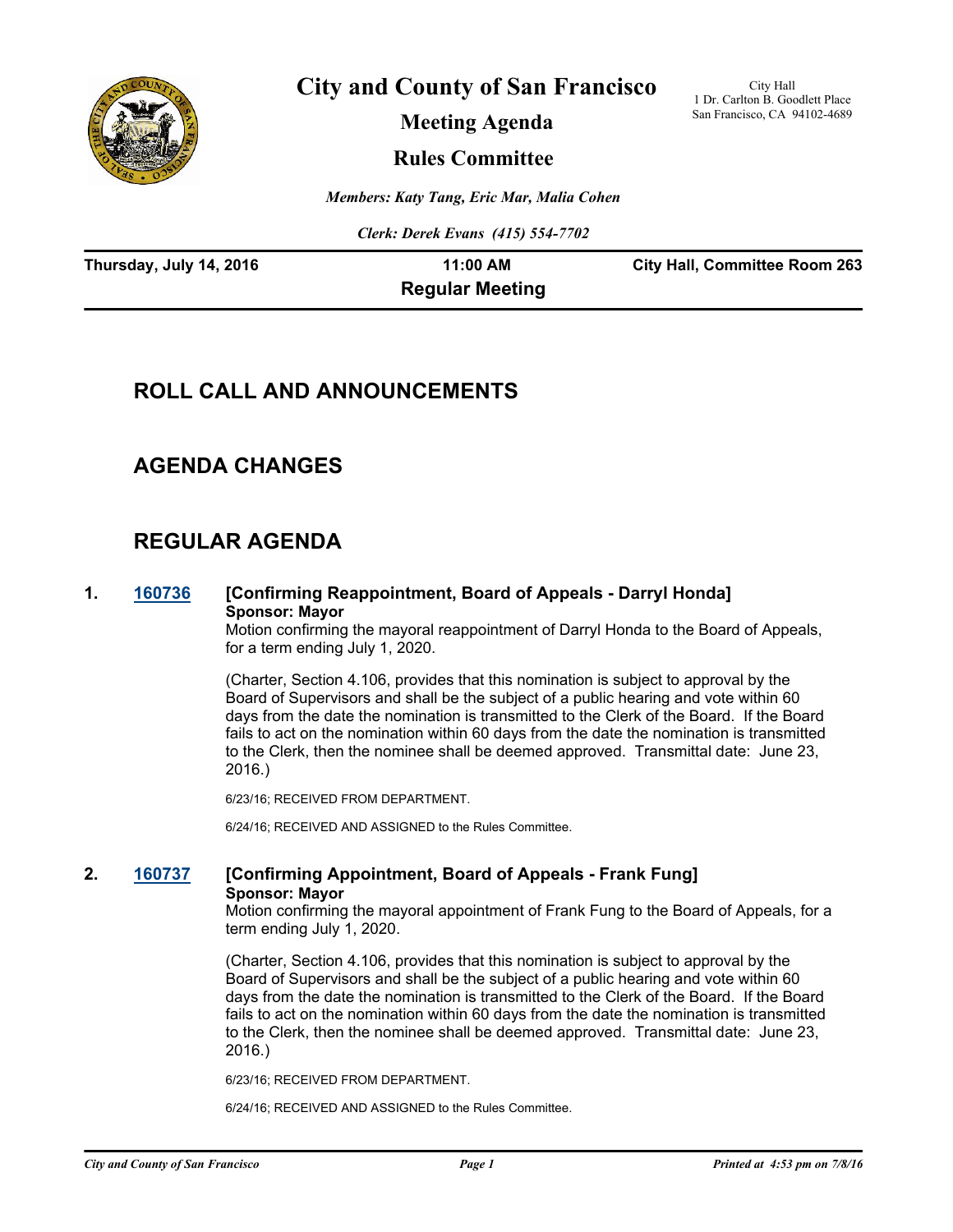#### **3. [160783](http://sfgov.legistar.com/gateway.aspx?m=l&id=30988) [Reappointment, Board of Appeals - Richard Swig]**

Motion approving/rejecting the President of the Board of Supervisors London Breed's nomination of Richard Swig for appointment to the Board of Appeals, for a term ending July 1, 2020. (Clerk of the Board)

(Charter, Section 4.106, provides that this nomination is subject to approval by the Board of Supervisors and shall be the subject of a public hearing and vote within 60 days from the date the nomination is transmitted to the Clerk of the Board. If the Board fails to act on the nomination within 60 days of the date the nomination is transmitted to the Clerk then the nominee shall be deemed approved. Transmittal date: May 9, 2016.)

5/9/16; RECEIVED FROM DEPARTMENT.

7/8/16; RECEIVED AND ASSIGNED to the Rules Committee.

#### **4. [160782](http://sfgov.legistar.com/gateway.aspx?m=l&id=30987) [Confirming Reappointment, Planning Commission - Richard Hillis] Sponsor: Mayor**

Motion confirming the mayoral reappointment of Richard Hillis to the Planning Commission, term ending June 30, 2020.

(Charter, Section 4.105, provides that this nomination is subject to approval by the Board of Supervisors and shall be the subject of a public hearing and vote within 60 days from the date the nomination is transmitted to the Clerk of the Board. If the Board fails to act on the nomination within 60 days from the date the nomination is transmitted to the Clerk, then the nominee shall be deemed approved. Transmittal date: July 7, 2016.)

7/7/16; RECEIVED FROM DEPARTMENT.

7/8/16; RECEIVED AND ASSIGNED to the Rules Committee.

#### **5. [160587](http://sfgov.legistar.com/gateway.aspx?m=l&id=30792) [Charter Amendment - Non-Citizen Voting in School Board Elections] Sponsors: Mar; Campos, Avalos, Cohen and Wiener**

Charter Amendment (First Draft) to amend the Charter of the City and County of San Francisco to authorize San Francisco residents who are not United States citizens but who are the parents, legal guardians, or caregivers of a child residing in San Francisco to vote in elections for the Board of Education, at an election to be held on November 8, 2016.

5/24/16; ASSIGNED UNDER 30 DAY RULE PENDING APPROVAL AS TO FORM to the Rules Committee.

6/7/16; SUBSTITUTED AND ASSIGNED UNDER 30 DAY RULE to the Rules Committee.

6/22/16; REFERRED TO DEPARTMENT.

7/7/16; CONTINUED.

7/7/16; RESPONSE RECEIVED.

*The Chair intends to entertain a motion to refer this item to the full Board as a Committee Report for consideration on July 19, 2016.*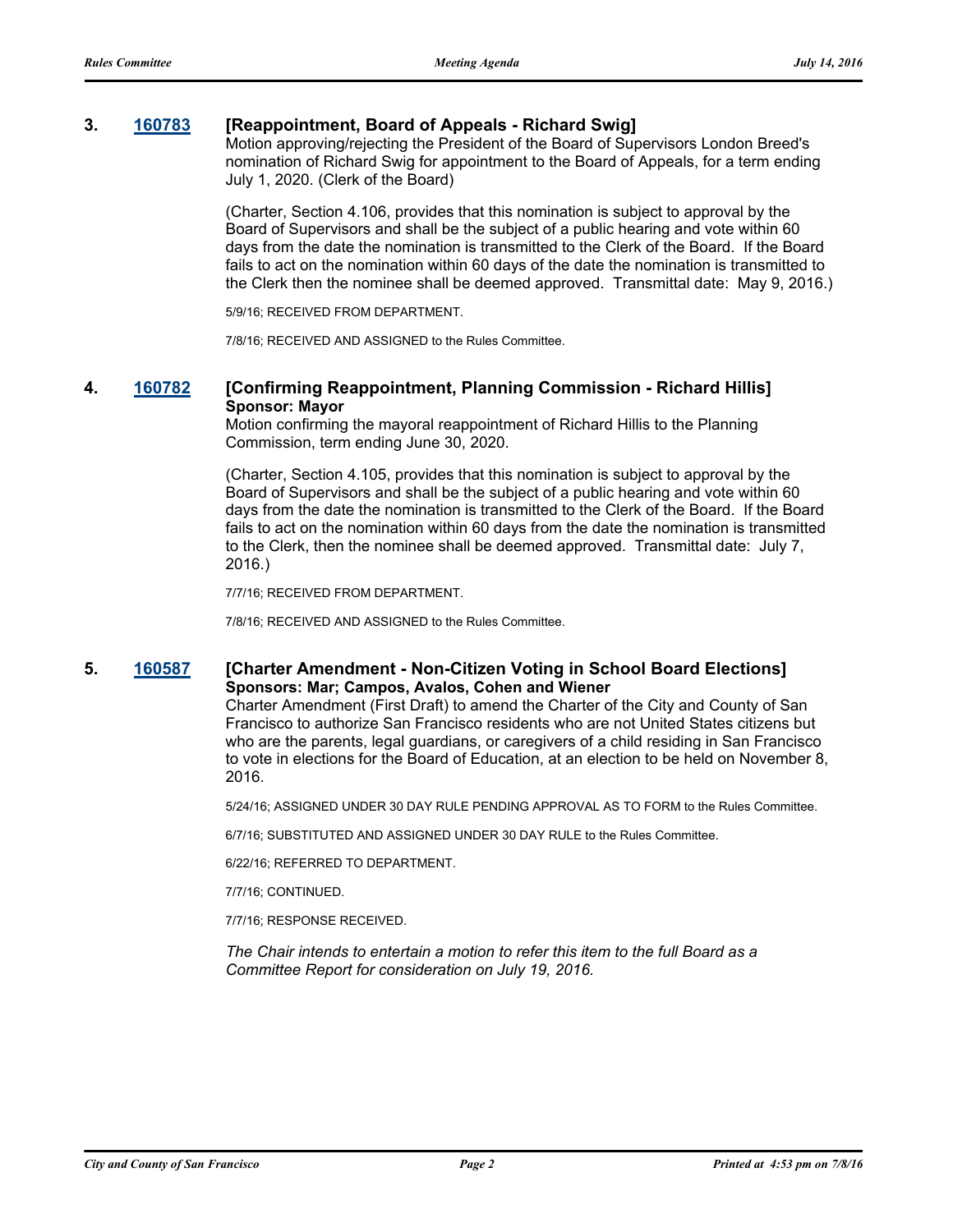# **6. [160583](http://sfgov.legistar.com/gateway.aspx?m=l&id=30788) [Charter Amendment - Public Advocate]**

#### **Sponsors: Campos; Avalos, Kim and Mar**

Charter Amendment (Second Draft) to amend the Charter of the City and County of San Francisco to: 1) create the Office of the Public Advocate; 2) set the Public Advocate's powers and duties; 3) authorize the Public Advocate to review the administration of City programs, including programs for transmitting information to the public, and to receive, investigate, and attempt to resolve complaints regarding City services and programs; 4) authorize the Public Advocate to receive and investigate specified whistleblower complaints; 5) provide for the Public Advocate's election, removal, and salary; and, 6) set City policy regarding sufficient funding and minimum staffing for the Office of the Public Advocate; and setting an operative date, at an election to be held on November 8, 2016.

5/24/16; ASSIGNED UNDER 30 DAY RULE to the Rules Committee.

6/2/16; REFERRED TO DEPARTMENT.

6/3/16; RESPONSE RECEIVED.

6/29/16; RESPONSE RECEIVED.

6/30/16; CONTINUED.

7/6/16; DUPLICATED.

7/6/16; AMENDED, AN AMENDMENT OF THE WHOLE BEARING NEW TITLE.

7/6/16; CONTINUED AS AMENDED.

7/6/16; AMENDED, AN AMENDMENT OF THE WHOLE BEARING NEW TITLE.

*The Chair intends to entertain a motion to refer this item to the full Board as a Committee Report for consideration on July 19, 2016.*

### **7. [160781](http://sfgov.legistar.com/gateway.aspx?m=l&id=30986) [Charter Amendment - Public Advocate] Sponsor: Mar**

Charter Amendment (Second Draft) to amend the Charter of the City and County of San Francisco to: 1) create the Office of the Public Advocate; 2) set the Public Advocate's powers and duties; 3) authorize the Public Advocate to review the administration of City programs, including programs for transmitting information to the public, and to receive, investigate, and attempt to resolve complaints regarding City services and programs; 4) authorize the Public Advocate to receive and investigate specified whistleblower complaints; 5) provide for the Public Advocate's election, removal, and salary; and, 6) set City policy regarding sufficient funding and minimum staffing for the Office of the Public Advocate; and setting an operative date, at an election to be held on November 8, 2016.

7/6/16; DUPLICATED.

7/6/16; AMENDED, AN AMENDMENT OF THE WHOLE BEARING NEW TITLE.

7/6/16; AMENDED, AN AMENDMENT OF THE WHOLE BEARING NEW TITLE.

7/6/16; CONTINUED AS AMENDED.

*The Chair intends to entertain a motion to refer this item to the full Board as a Committee Report for consideration on July 19, 2016.*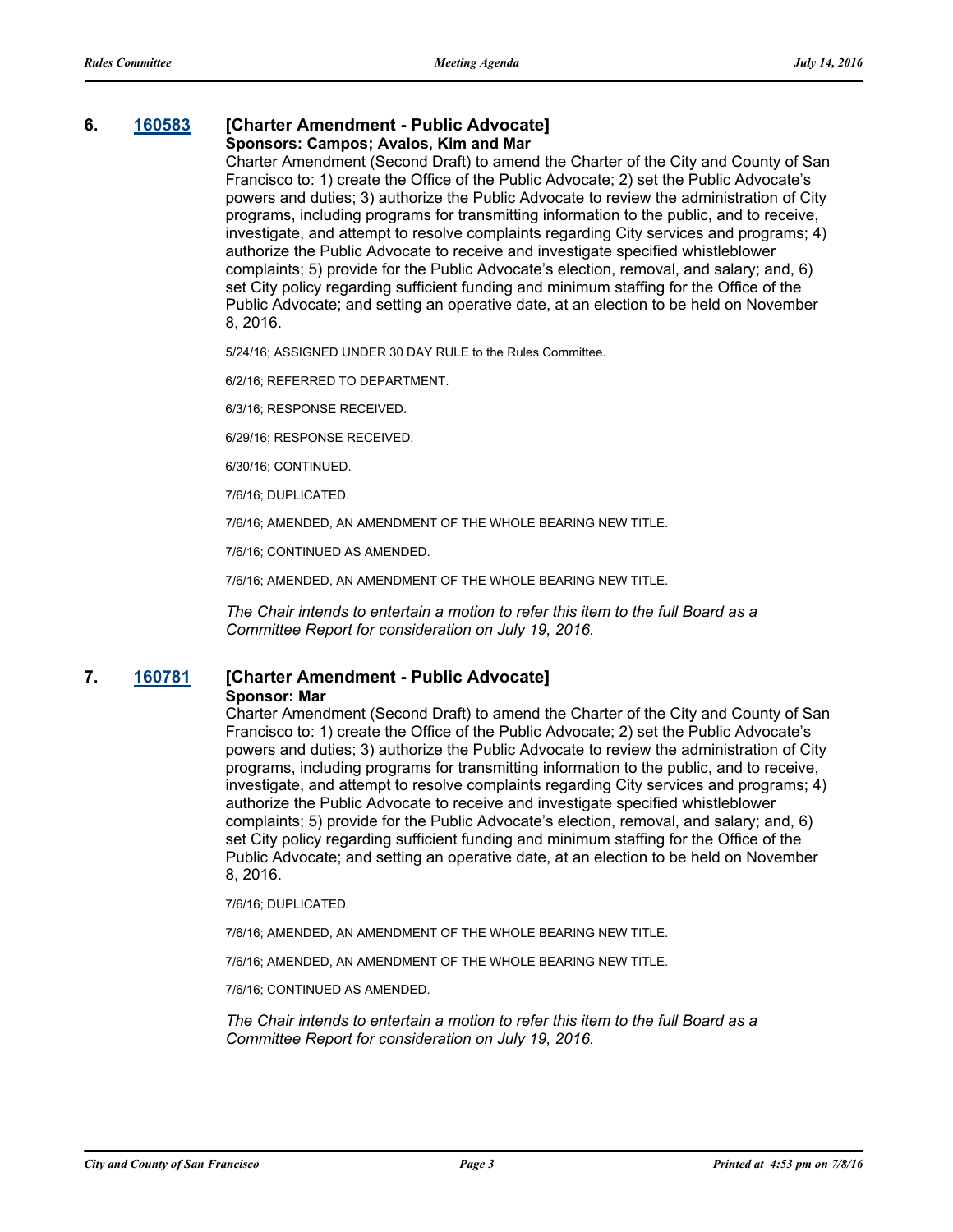#### **8. [160588](http://sfgov.legistar.com/gateway.aspx?m=l&id=30793) [Charter Amendment - Housing and Development Commission] Sponsors: Peskin; Kim**

Charter Amendment (Second Draft) to amend the Charter of the City and County of San Francisco, to create the Housing and Development Commission to oversee the Department of Economic and Workforce Development and the Department of Housing and Community Development; to require the Commission to review and make recommendations regarding proposed development agreements and conveyance of certain surplus City property before the Board of Supervisors considers such proposals; to require the Commission to hold hearings and make recommendations regarding proposals to adopt or change inclusionary housing requirements for housing developments; to require the Commission to adopt rules creating competitive selection processes for the Department of Housing and Community Development's expenditure of affordable housing funds and for the development of affordable housing on City-owned property under the jurisdiction of the Department of Housing and Community Development; and to provide that ordinances regarding inclusionary housing requirements and rules regarding competitive selection for affordable housing adopted under the processes set forth in the Charter may supersede ordinances and rules adopted by the Board of Supervisors or the voters prior to March 1, 2017, at an election to be held on November 8, 2016.

5/24/16; ASSIGNED UNDER 30 DAY RULE to the Rules Committee.

6/3/16; REFERRED TO DEPARTMENT.

6/24/16; RESPONSE RECEIVED.

6/29/16; RESPONSE RECEIVED.

6/30/16; AMENDED, AN AMENDMENT OF THE WHOLE BEARING NEW TITLE.

6/30/16; CONTINUED AS AMENDED.

7/6/16; RESPONSE RECEIVED.

7/7/16; CONTINUED.

### **9. [160669](http://sfgov.legistar.com/gateway.aspx?m=l&id=30874) [Campaign and Governmental Conduct Code - Prohibiting Candidate-Controlled General Purpose Committees] Sponsor: Peskin**

Ordinance amending the Campaign and Governmental Conduct Code to prohibit City elected officials from establishing candidate-controlled general purpose committees.

6/7/16; ASSIGNED UNDER 30 DAY RULE to the Rules Committee.

6/13/16; REFERRED TO DEPARTMENT.

*The Chair intends to entertain a motion to refer this item to the full Board as a Committee Report for consideration on July 19, 2016.*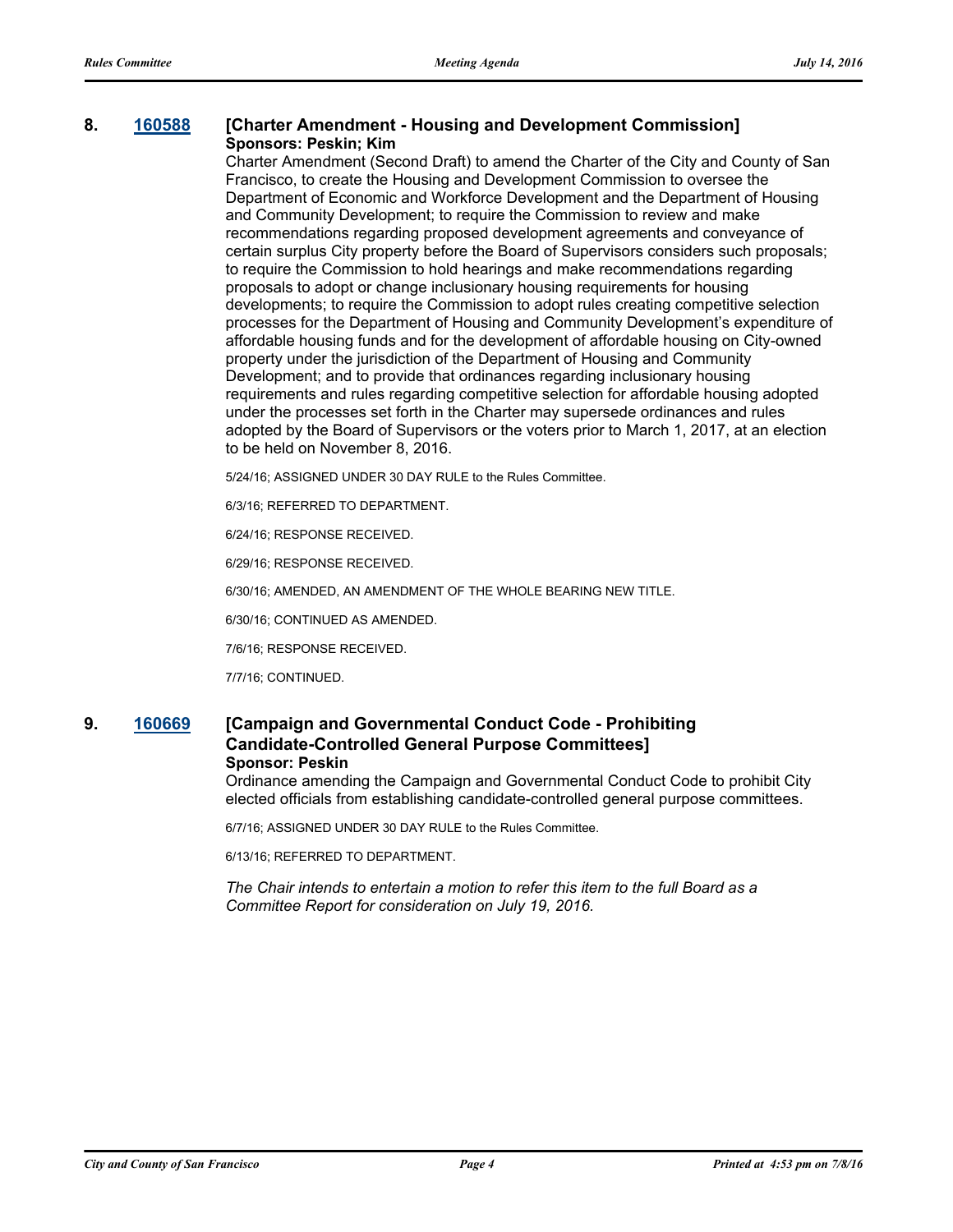### **10. [160699](http://sfgov.legistar.com/gateway.aspx?m=l&id=30904) [Initiative Ordinance - Campaign and Governmental Conduct Code - Prohibiting Candidate-Controlled General Purpose Committees] Sponsor: Peskin**

Motion ordering submitted to the voters an Ordinance amending the Campaign and Government Conduct Code to prohibit City elected officials from establishing candidate-controlled general purpose committees, at an election to be held on November 8, 2016.

6/14/16; ASSIGNED UNDER 30 DAY RULE to the Rules Committee.

6/27/16; REFERRED TO DEPARTMENT.

*The Chair intends to entertain a motion to refer this item to the full Board as a Committee Report for consideration on July 19, 2016.*

#### **11. [160698](http://sfgov.legistar.com/gateway.aspx?m=l&id=30903) [Initiative Ordinance - Planning Code - Requiring Conditional Use Authorization for Replacement of Production, Distribution, Repair, Institutional Community, and Arts Activities Uses] Sponsor: Kim**

Motion ordering submitted to the voters an Ordinance amending the Planning Code to require Conditional Use authorization for conversion of Production, Distribution, and Repair Use, Institutional Community Use, and Arts Activities Use and replacement space; and affirming the Planning Department's determination under the California Environmental Quality Act, at an election to be held November 8, 2016.

6/14/16; ASSIGNED UNDER 30 DAY RULE to the Rules Committee.

6/27/16; REFERRED TO DEPARTMENT.

### **12. [160731](http://sfgov.legistar.com/gateway.aspx?m=l&id=30936) [Hearing - Initiative Ordinance - Police Code - Promotion of Safe and Open Sidewalks]**

#### **Sponsors: Farrell; Tang, Cohen and Wiener**

Hearing to consider the proposed initiative ordinance submitted by four or more Supervisors to the voters at the November 8, 2016, Election, entitled "Ordinance amending the Police Code to prohibit the placement of tent encampments on public sidewalks."

6/21/16; RECEIVED AND ASSIGNED to the Rules Committee.

6/27/16; REFERRED TO DEPARTMENT.

7/5/16; RESPONSE RECEIVED.

#### **13. [160730](http://sfgov.legistar.com/gateway.aspx?m=l&id=30935) [Hearing - Initiative Ordinance - Accessory Dwelling Units] Sponsors: Farrell; Cohen, Wiener and Breed**

Hearing to consider the proposed initiative ordinance submitted by four or more Supervisors to the voters at the November 8, 2016, Election, entitled "Ordinance amending the Planning Code to allow the construction of Accessory Dwelling Units (ADUs, also known as Secondary or In-Law Units) on all lots in the City in areas that allow residential use; amending the Administrative Code to revise the definition of "rental unit" as it applies to ADUs.

6/21/16; RECEIVED AND ASSIGNED to the Rules Committee.

6/27/16; REFERRED TO DEPARTMENT.

7/5/16; RESPONSE RECEIVED.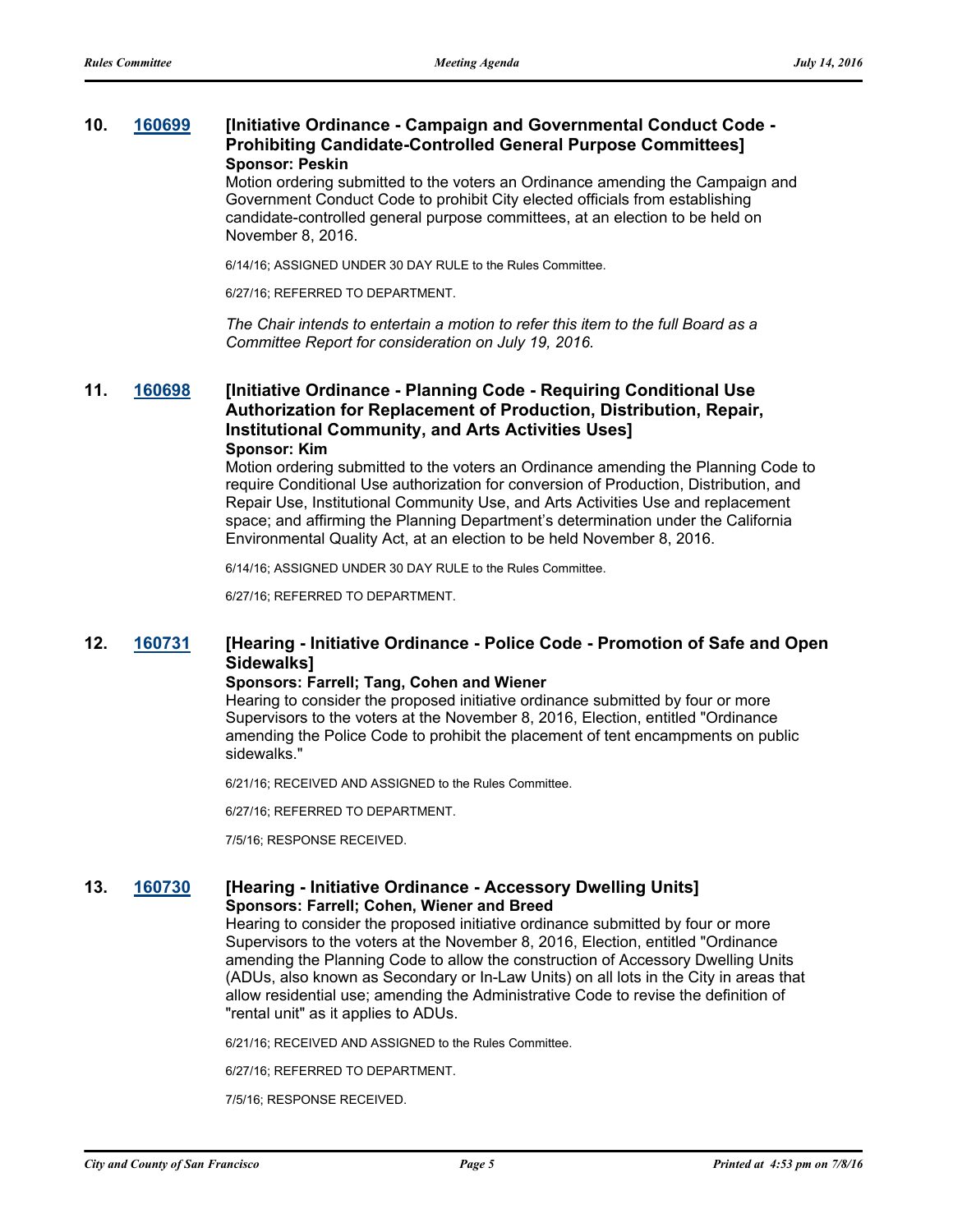# **ADJOURNMENT**

# **LEGISLATION UNDER THE 30-DAY RULE**

*NOTE: The following legislation will not be considered at this meeting. Board Rule 3.22 provides that when an Ordinance or Resolution is introduced which would CREATE OR REVISE MAJOR CITY POLICY, the Committee to which the legislation is assigned shall not consider the legislation until at least thirty days after the date of introduction. The provisions of this rule shall not apply to the routine operations of the departments of the City or when a legal time limit controls the hearing timing. In general, the rule shall not apply to hearings to consider subject matter when no legislation has been presented, nor shall the rule apply to resolutions which simply URGE action to be taken.*

#### **[160688](http://sfgov.legistar.com/gateway.aspx?m=l&id=30893) [Administrative Code - Establishing Neighborhood Crime Advisory Board] Sponsors: Mayor; Farrell, Yee and Wiener**

Ordinance amending the Administrative Code to establish the Neighborhood Crime Advisory Board to advise the Mayor, Board of Supervisors, and City departments regarding strategies for addressing neighborhood crime; and setting forth the membership and duties of the Advisory Board.

6/14/16; ASSIGNED UNDER 30 DAY RULE to the Rules Committee.

6/28/16; REFERRED TO DEPARTMENT.

#### **[160689](http://sfgov.legistar.com/gateway.aspx?m=l&id=30894) [Campaign and Governmental Conduct Code - Expanding Scope of Whistleblower Protection Ordinance] Sponsor: Breed**

Ordinance amending the Campaign and Governmental Conduct Code to broaden the agencies with which a whistleblower may file a complaint, provide retaliation protections for City contractors, increase the remedies available for whistleblowers who have suffered retaliation, and establish greater confidentiality protections for whistleblowers' identities.

6/14/16; ASSIGNED UNDER 30 DAY RULE to the Rules Committee.

6/28/16; REFERRED TO DEPARTMENT.

### **[160727](http://sfgov.legistar.com/gateway.aspx?m=l&id=30932) [Initiative Ordinance - Environment Code - Extending the Solar Incentive Program]**

#### **Sponsor: Breed**

Motion ordering submitted to the voters, at an election to be held on November 8, 2016, the Ordinance amending the Environment Code to extend the Solar Incentive Program through June 30, 2029, and urging the San Francisco Public Utilities Commission to continue to fund the program and to integrate it with CleanPowerSF, San Francisco's Community Choice Aggregation program.

6/21/16; ASSIGNED UNDER 30 DAY RULE to the Rules Committee.

6/28/16; REFERRED TO DEPARTMENT.

7/5/16; RESPONSE RECEIVED.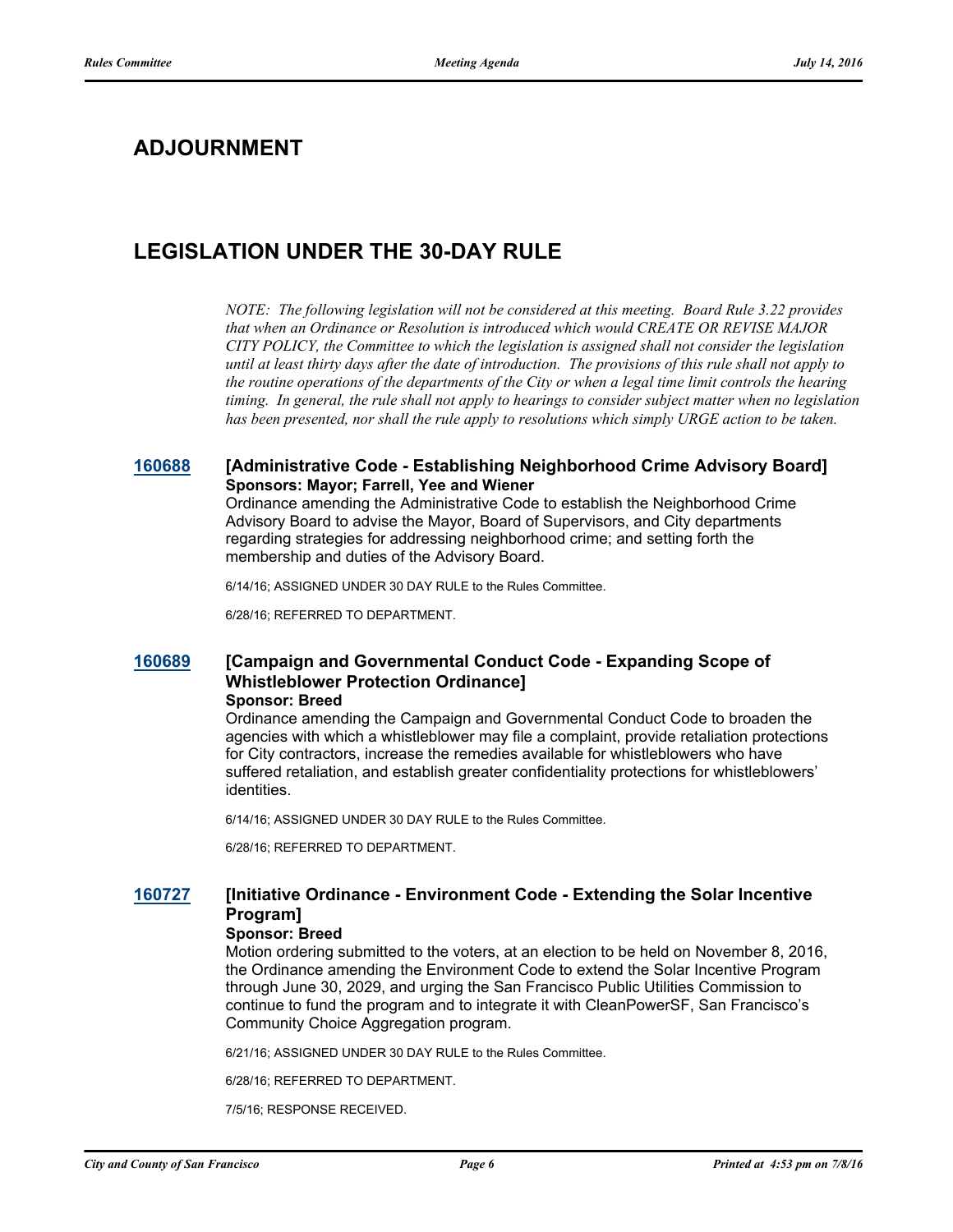#### **[160761](http://sfgov.legistar.com/gateway.aspx?m=l&id=30966) [Initiative Ordinance - Police Code - Process for Removal of Encampments and Transition to Housing] Sponsor: Peskin**

Motion ordering submitted to the voters, at an election to be held on November 8, 2016, an Ordinance amending the Police Code to provide a process for the removal of encampments when housing or shelter is available for encampment residents.

6/28/16; ASSIGNED UNDER 30 DAY RULE to the Rules Committee.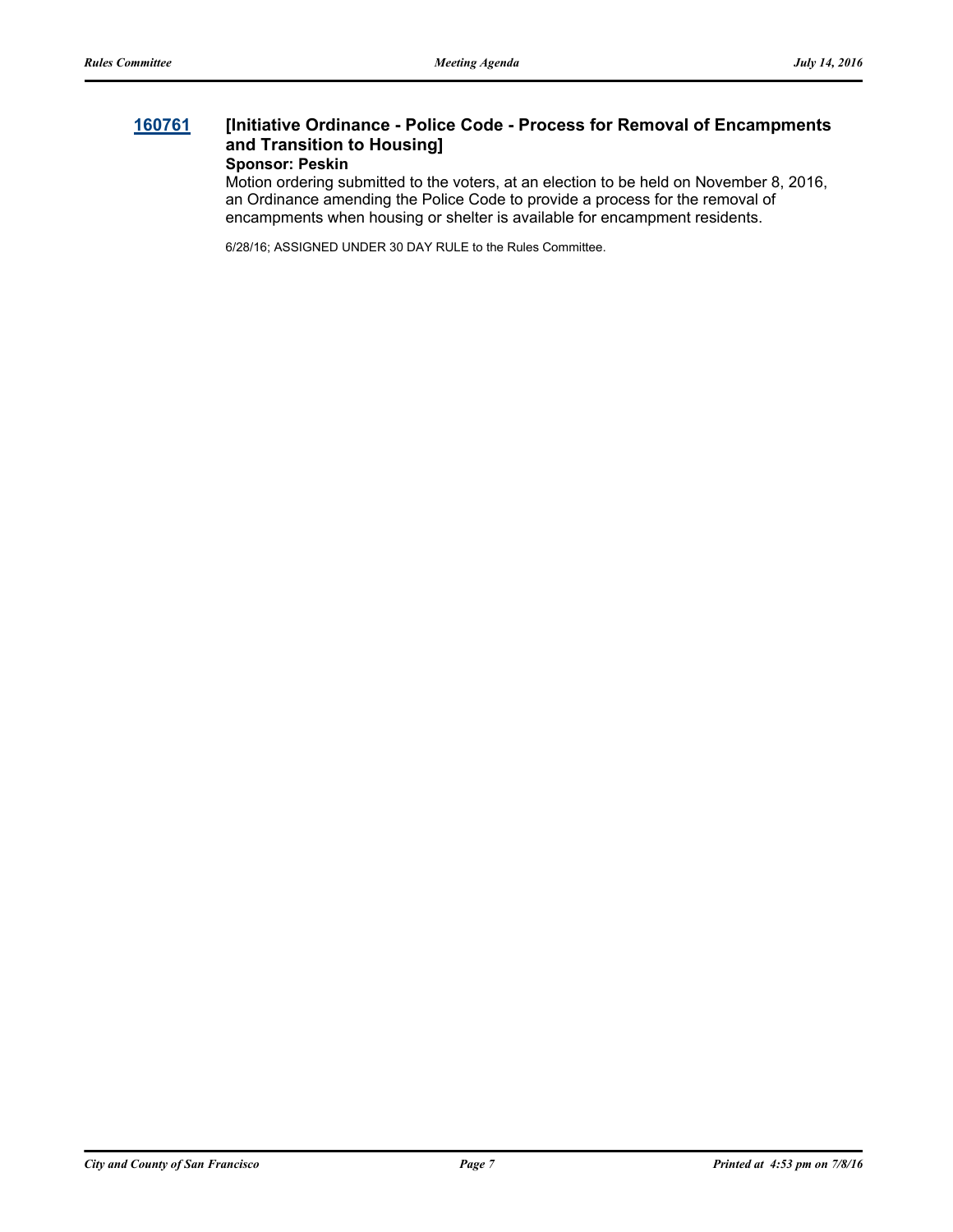### **Agenda Item Information**

Each item on the Consent or Regular agenda may include the following documents:

- 1) Legislation
- 2) Budget and Legislative Analyst report
- 3) Department or Agency cover letter and/or report
- 4) Public correspondence

These items will be available for review at City Hall, 1 Dr. Carlton B. Goodlett Place, Room 244, Reception Desk.

#### **Meeting Procedures**

The Board of Supervisors is the legislative body of the City and County of San Francisco. The Board has several standing committees where ordinances and resolutions are the subject of hearings at which members of the public are urged to testify. The full Board does not hold a second public hearing on measures which have been heard in committee.

Board procedures do not permit: 1) persons in the audience to vocally express support or opposition to statements by Supervisors or by other persons testifying; 2) ringing and use of cell phones, pagers, and similar sound-producing electronic devices; 3) bringing in or displaying signs in the meeting room; and 4) standing in the meeting room.

Each member of the public will be allotted the same maximum number of minutes to speak as set by the President or Chair at the beginning of each item or public comment, excluding City representatives, except that public speakers using interpretation assistance will be allowed to testify for twice the amount of the public testimony time limit. If simultaneous interpretation services are used, speakers will be governed by the public testimony time limit applied to speakers not requesting interpretation assistance. Members of the public who want a document placed on the overhead for display should clearly state such and subsequently remove the document when they want the screen to return to live coverage of the meeting.

IMPORTANT INFORMATION: The public is encouraged to testify at Committee meetings. Persons unable to attend the meeting may submit to the City, by the time the proceedings begin, written comments regarding the agenda items. These comments will be made a part of the official public record and shall be brought to the attention of the Board of Supervisors. Written communications should be submitted to the Clerk of the Board or Clerk of a Committee: 1 Dr. Carlton B. Goodlett Place, Room 244, San Francisco, CA 94102. Communications which are not received prior to the hearing may be delivered to the Clerk of the Board or Clerk of the Committee at the hearing and you are encouraged to bring enough copies for distribution to all of its members.

LAPTOP COMPUTER FOR PRESENTATIONS: Contact City Hall Media Services at (415) 554-7490 to coordinate the use of the laptop computer for presentations. Presenters should arrive 30 minutes prior to the meeting to test their presentations on the computer.

AGENDA PACKET: Available for review in the Office of the Clerk of the Board, City Hall, 1 Dr.Carlton B Goodlett Place, Room 244, or on the internet at http://www.sfbos.org/meetings. Meetings are cablecast on SFGovTV, the Government Channel 26. For DVD copies and scheduling call (415) 554-4188.

LANGUAGE INTERPRETERS: Requests must be received at least 48 hours in advance of the meeting to help ensure availability. Contact Peggy Nevin at (415) 554-5184. AVISO EN ESPAÑOL: La solicitud para un traductor debe recibirse antes de mediodía de el viernes anterior a la reunion. Llame a Derek Evans (415) 554-7702. Paunawa: Ang mga kahilingan ay kailangang matanggap sa loob ng 48 oras bago mag miting upang matiyak na matutugunan ang mga hiling. Mangyaring tumawag ka sa (415) 554-5184.